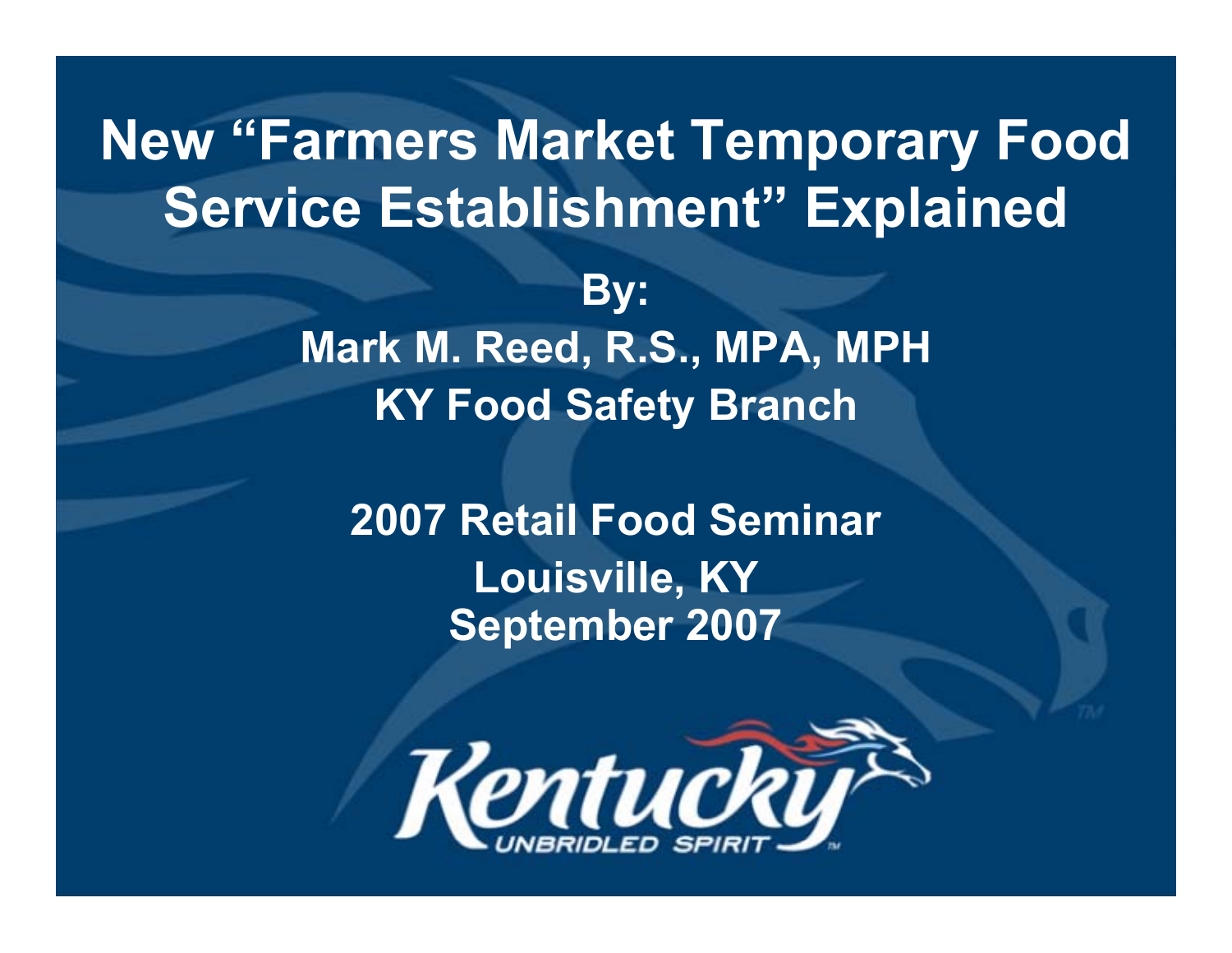## **Background: HB 120**

- • Latest Amendment to KY FD&C Act started out in mid-2006 as a pre-filed bill for 2007 legislative session
- House Bill 120 passed by legislature and signed into law by governor in 2007
- Origin was organized farmers market community and growing discontent with 14/30 day time limits for temporary food service
- No regulation to be issued due to law's specificity

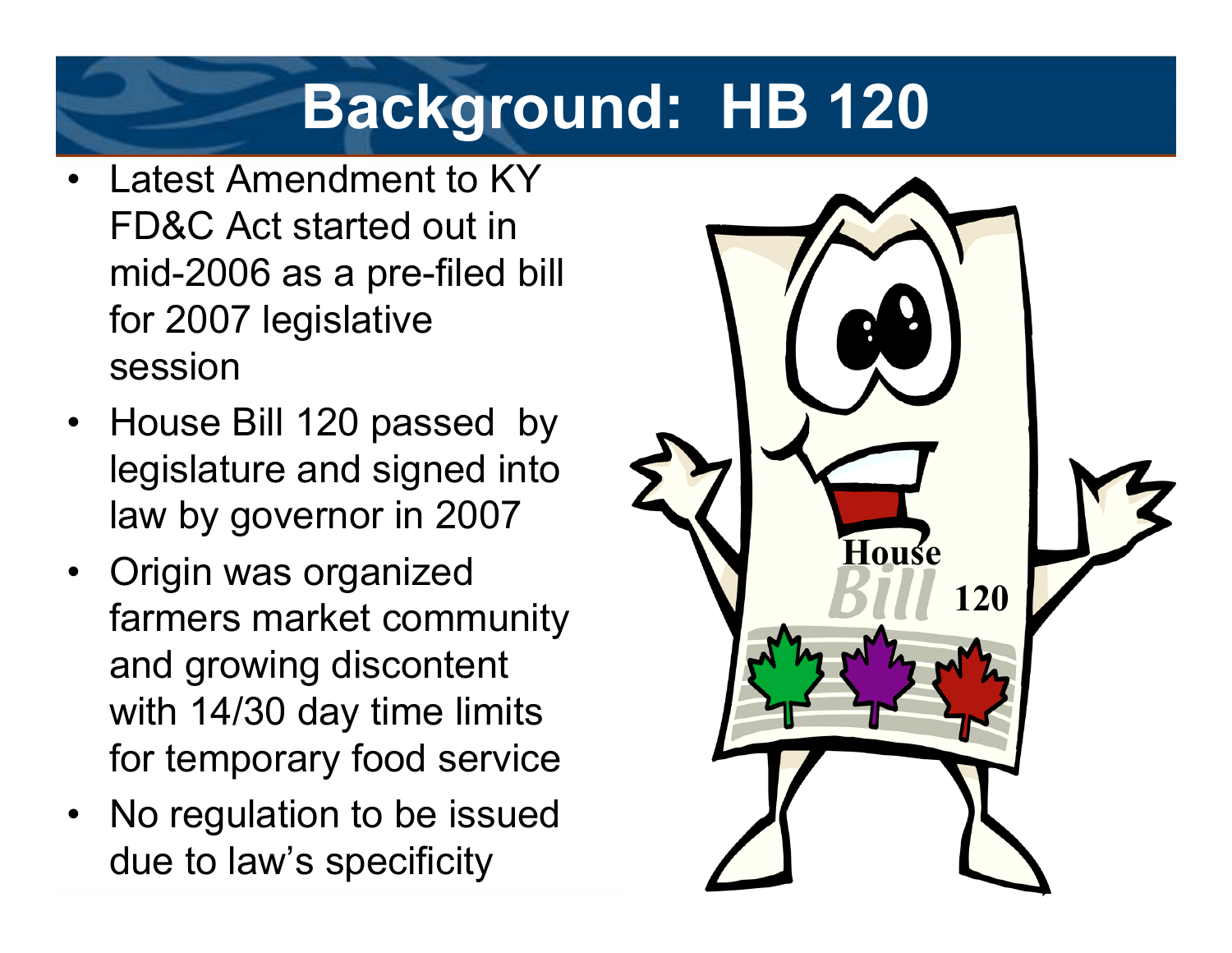## **New Definition=New Entity**

#### • *"Farmers market temporary food service establishment"*

*…means any temporary food service establishment operated by a farmer who is a member of the market which operates within the confines of a farmers market registered with the Kentucky Department of Agriculture for the direct-to-consumer marketing of Kentucky grown farm products from approved sources for a period of time not to exceed two (2) days per week for any consecutive six (6) months period in a calendar year.*

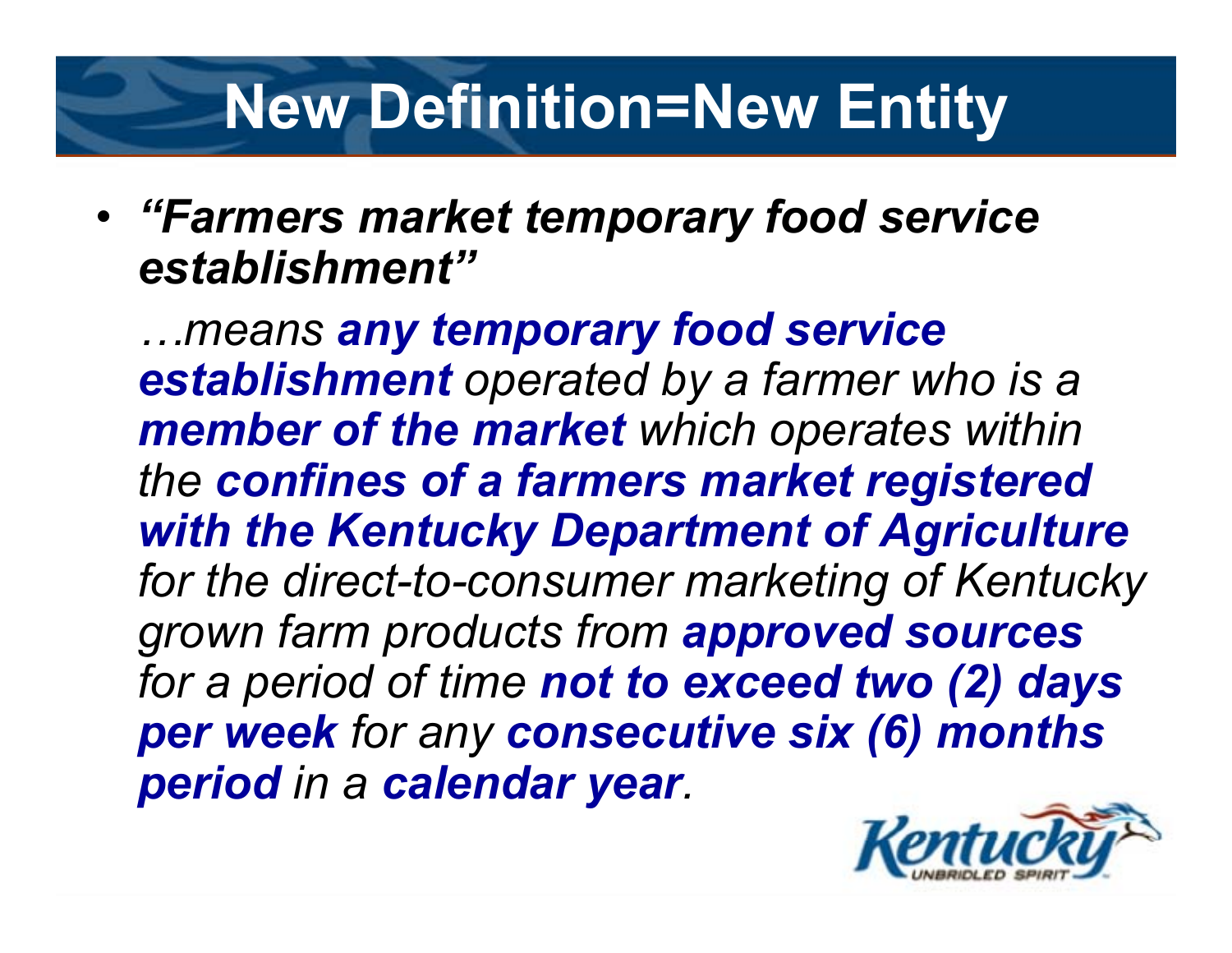## **Requirement For Food Safety Training**

*An applicant for a permit to operate a farmers market temporary food service establishment must provide documentation of successful completion of a food safety training program offered by either the state, <sup>a</sup> local health department, or other entity approved by the cabinet to conduct food safety training...*

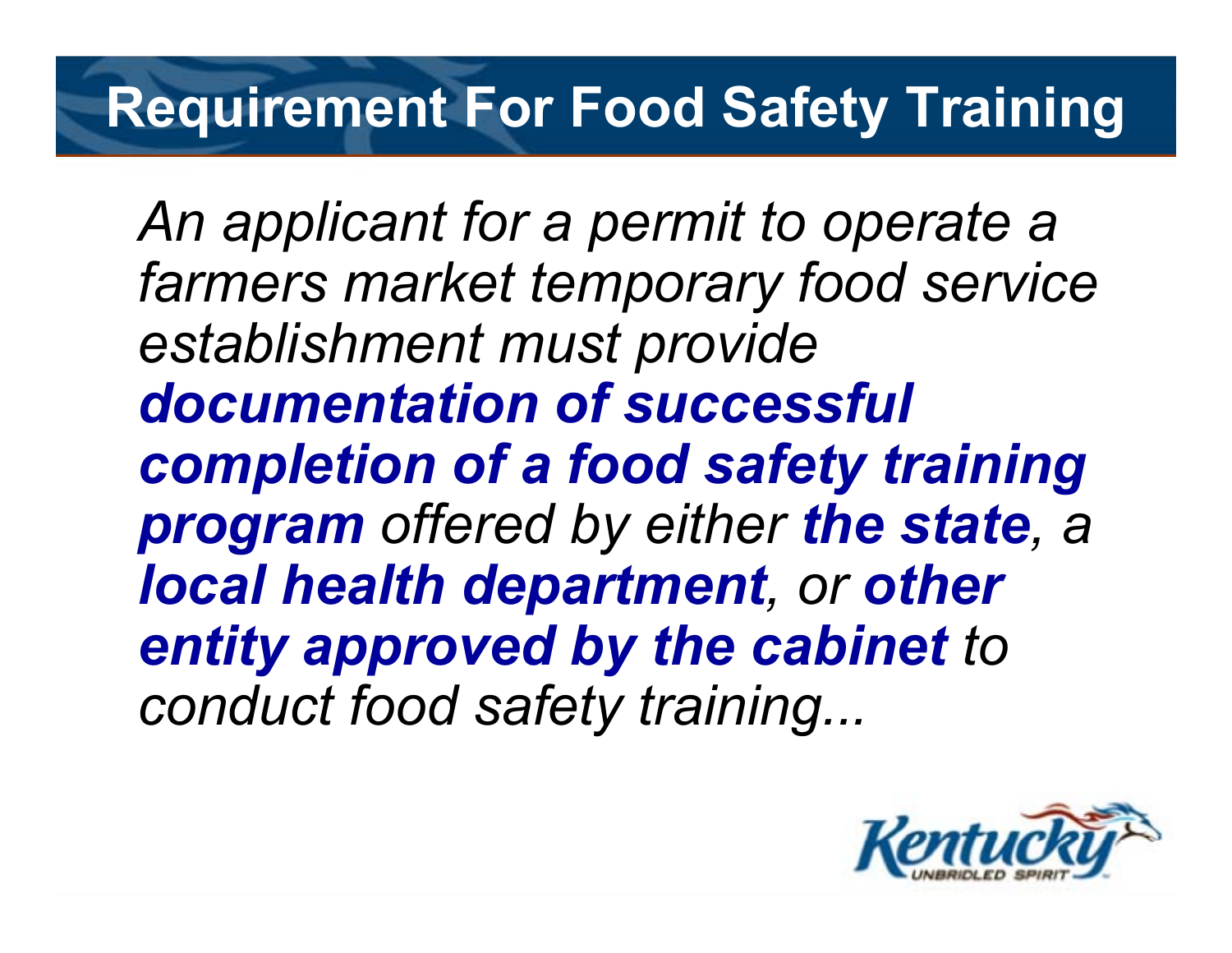**Time Limits Regarding Food Safety Training Certification Requirement**

 $\bullet$ 

 …*Each certification of food safety training shall expire after a period of twenty-four (24) months from the date of issuance*

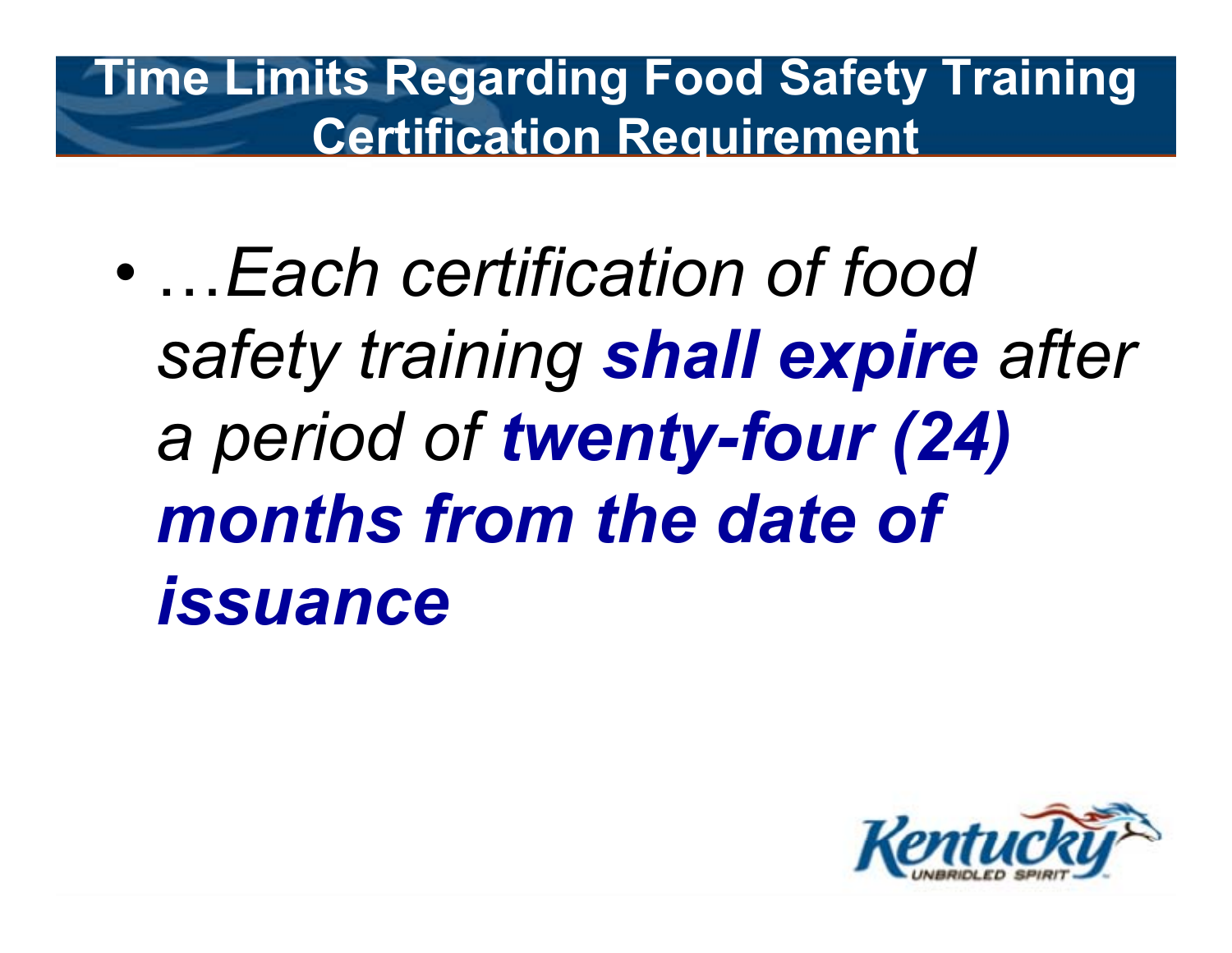## **Permit Fee for FMTFSE:**

Law establishes a Farmers Market Temporary Food **Service** Establishment Permit Application Fee<br>of \$50.00



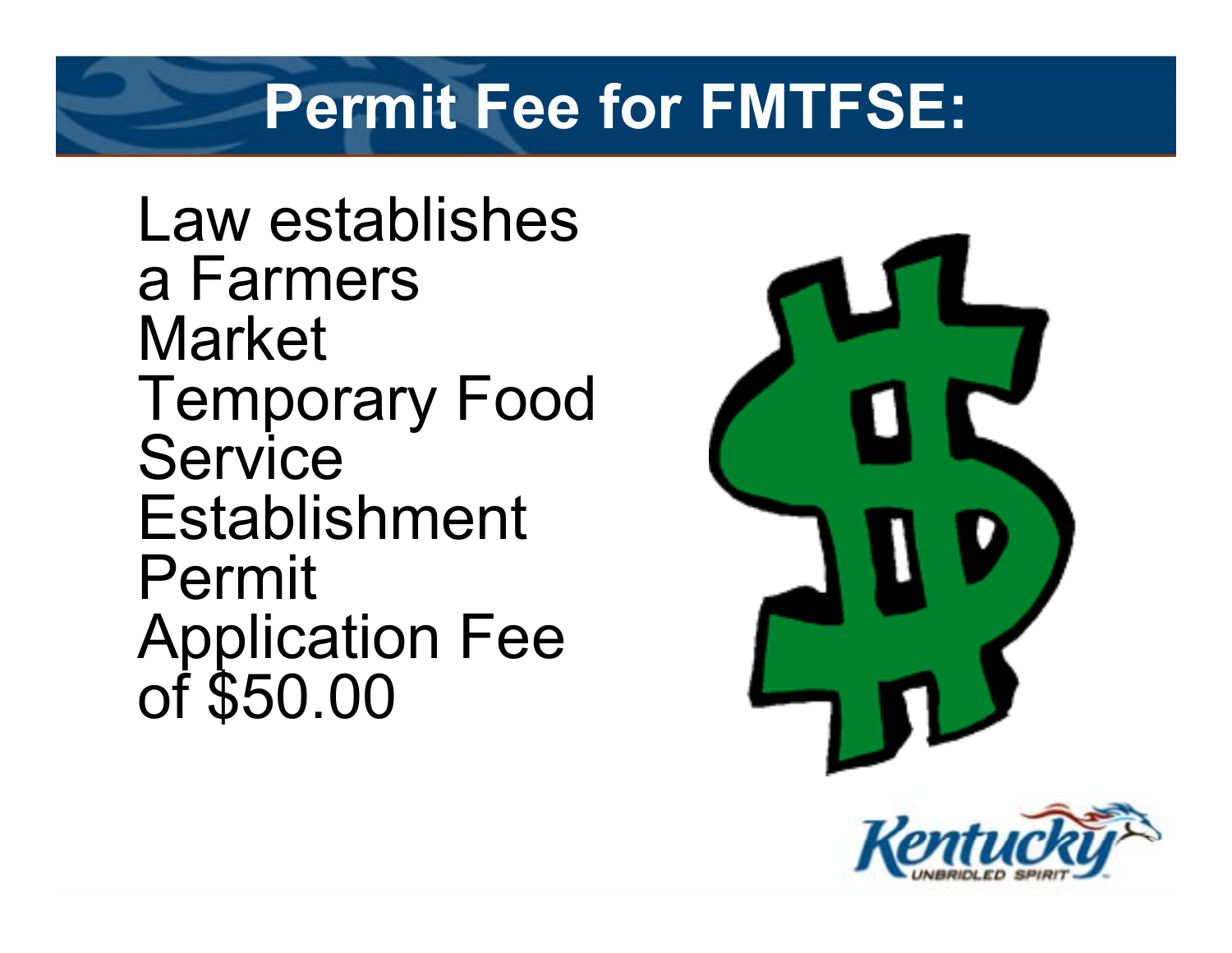### **Revised Application for "Temporary" Permit**

#### DFS-202 (Rev. 4-07) APPLICATION FOR A PERMIT TO OPERATE A □TEMPORARY □ FEE EXEMPT  $\square$  FARMER'S MARKET TEMPORARY FOOD SERVICE ESTABLISHMENT **AS REOUIRED BY KRS 217.005 TO 217.992**

#### $\Box$  COPY OF CERTIFICATE OF TRAINING ATTACHED

|                                      |              |                                       | County:                                                    |  |
|--------------------------------------|--------------|---------------------------------------|------------------------------------------------------------|--|
| Temporary Permit Fee:<br>$\Box$ Cash | $\Box$ Check | $\Box$ Money Order                    | Date of Application:                                       |  |
| Temporary Dates of Operation:        |              | and the control of the control of the | FEE EXEMPT:<br>If changes since last application indicate: |  |
| Name:                                |              |                                       | <b>Previous Name:</b>                                      |  |
| Owner:                               |              |                                       |                                                            |  |
| Address:                             |              |                                       | Previous Address:                                          |  |
| City                                 | State        | Zip Code                              | City<br>Zip Code<br>State                                  |  |

The applicant hereby grants the right of inspection to Cabinet for Health Services representatives during normal working hours.

| Signature of Applicant: |                                     |
|-------------------------|-------------------------------------|
| Local Permit Number:    | Date Received:                      |
| Date Approved:          | Approved By:<br>Signature and Title |
|                         |                                     |

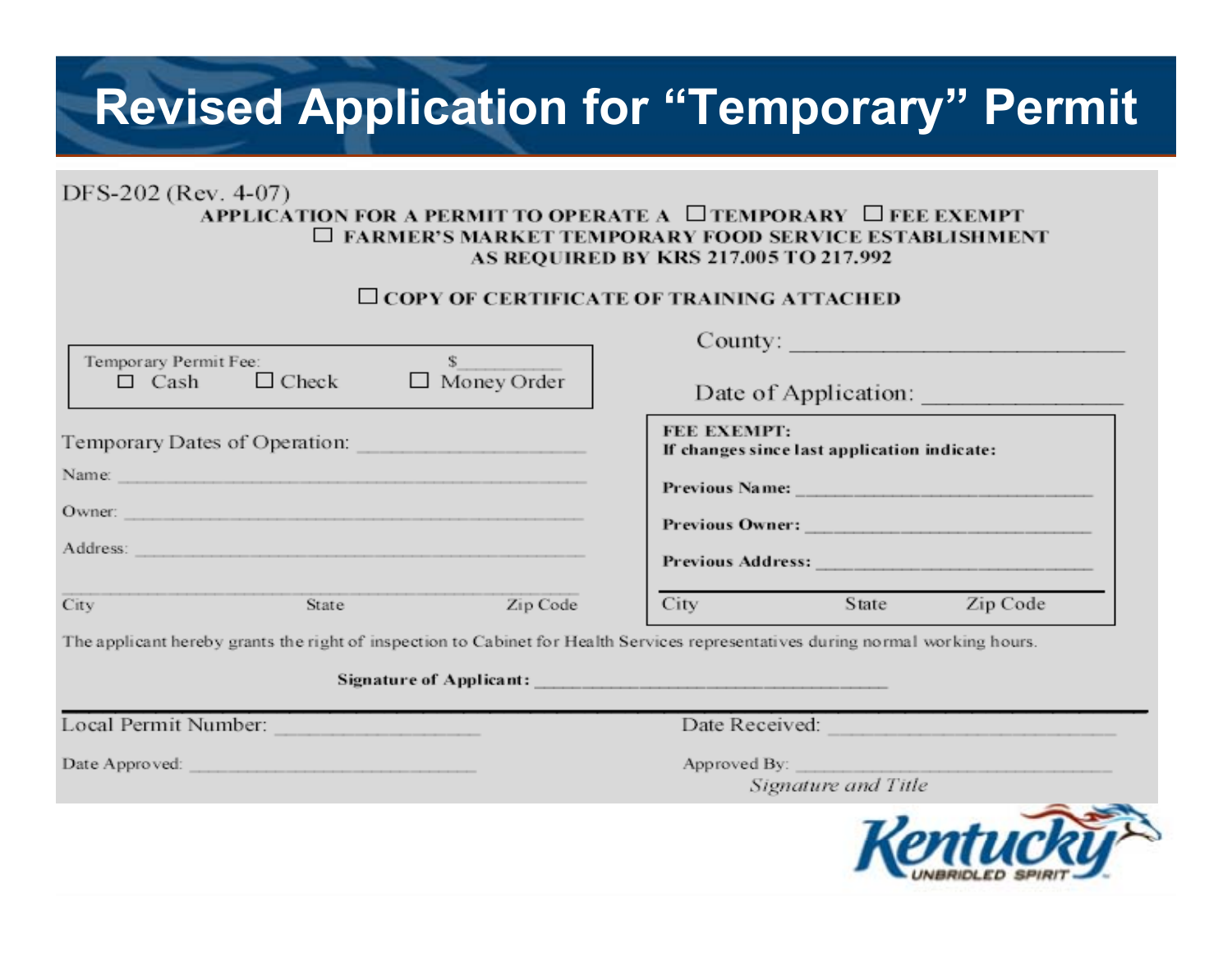## **Revised "Temporary" Permit to Operate**

DFS-232 (Rev. 4-07)

#### COMMONWEALTH OF KENTUCKY CABINET FOR HEALTH AND FAMILY SERVICES DEPARTMENT FOR PUBLIC HEALTH

#### PERMIT TO OPERATE

COUNTY.

PERMIT NO.:

TEMPORARY FOOD SERVICE ESTABLISHMENT

□ FARMER'S MARKET TEMPORARY FOOD SERVICE ESTABLISHMENT

This certifies that

Located at

is hereby authorized to operate in compliance with Kentucky's Food Establishment Act and State Retail Act, KRS 217.005 to 217.285, 217.992 and the rules and regulations promulgated pursuant thereto. This permit is not transferable and shall expire on unless suspended or revoked prior to that date.

Given under our hands on this date:

Secretary Cabinet for Health and Family Services Health Authority

THIS PERMIT MUST BE POSTED IN A CONSPICUOUS PLACE

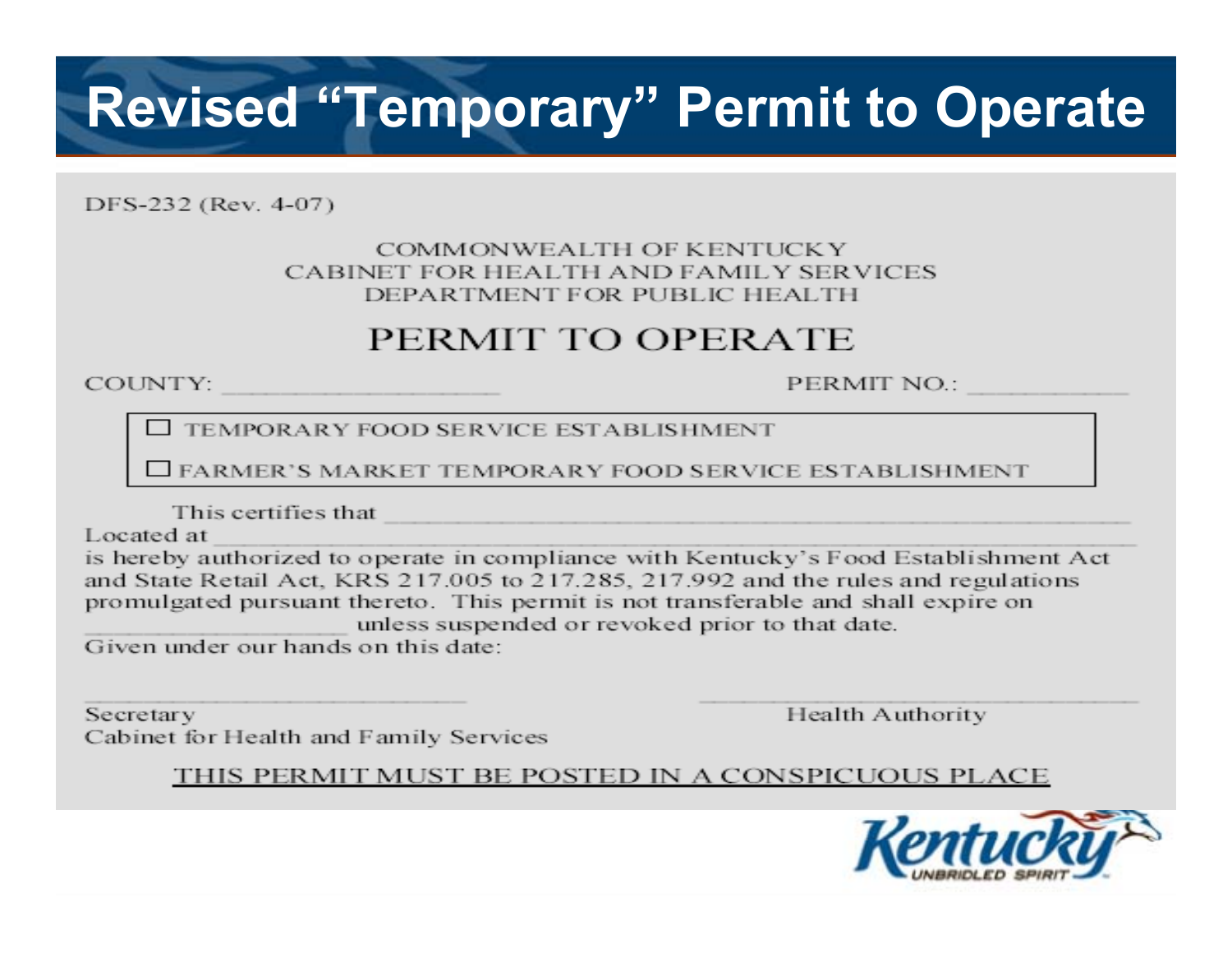### **Certified "Person in Charge" Requirement**

•

 …*Permits issued shall be posted in a conspicuous place in the establishment, and a person who has completed the food safety training for farmers market temporary food service establishments shall be present at all times during the operation of the establishment.*

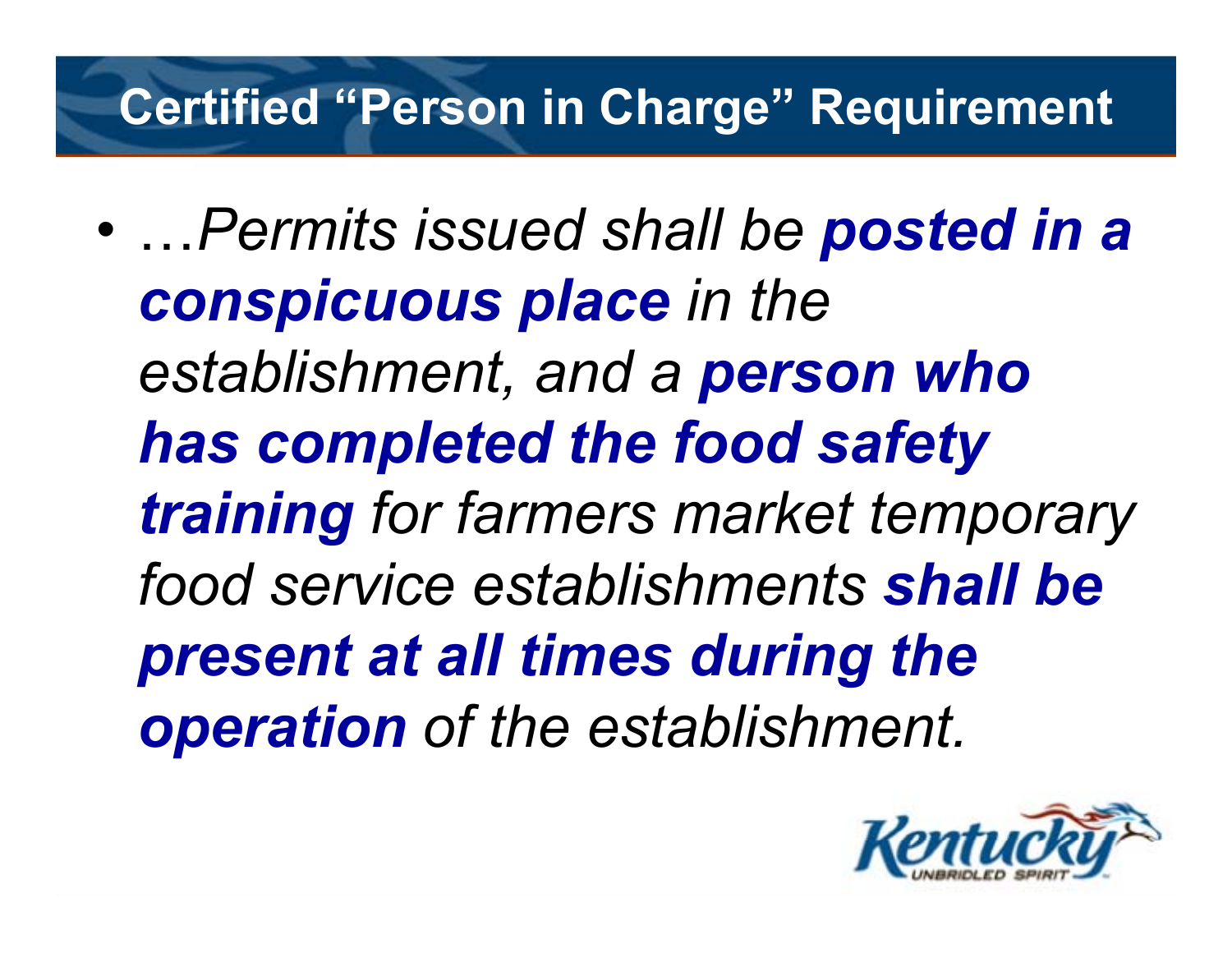## **Inspection Intervals**

- At least 1 on-site, "opening" inspection at minimum
- Follow-up Inspections where Necessitated
- •Given extended time period of operation, recommend additional inspections/monitoring on as-needed basis
- Record inspectional findings on same forms as you would for temporary food service

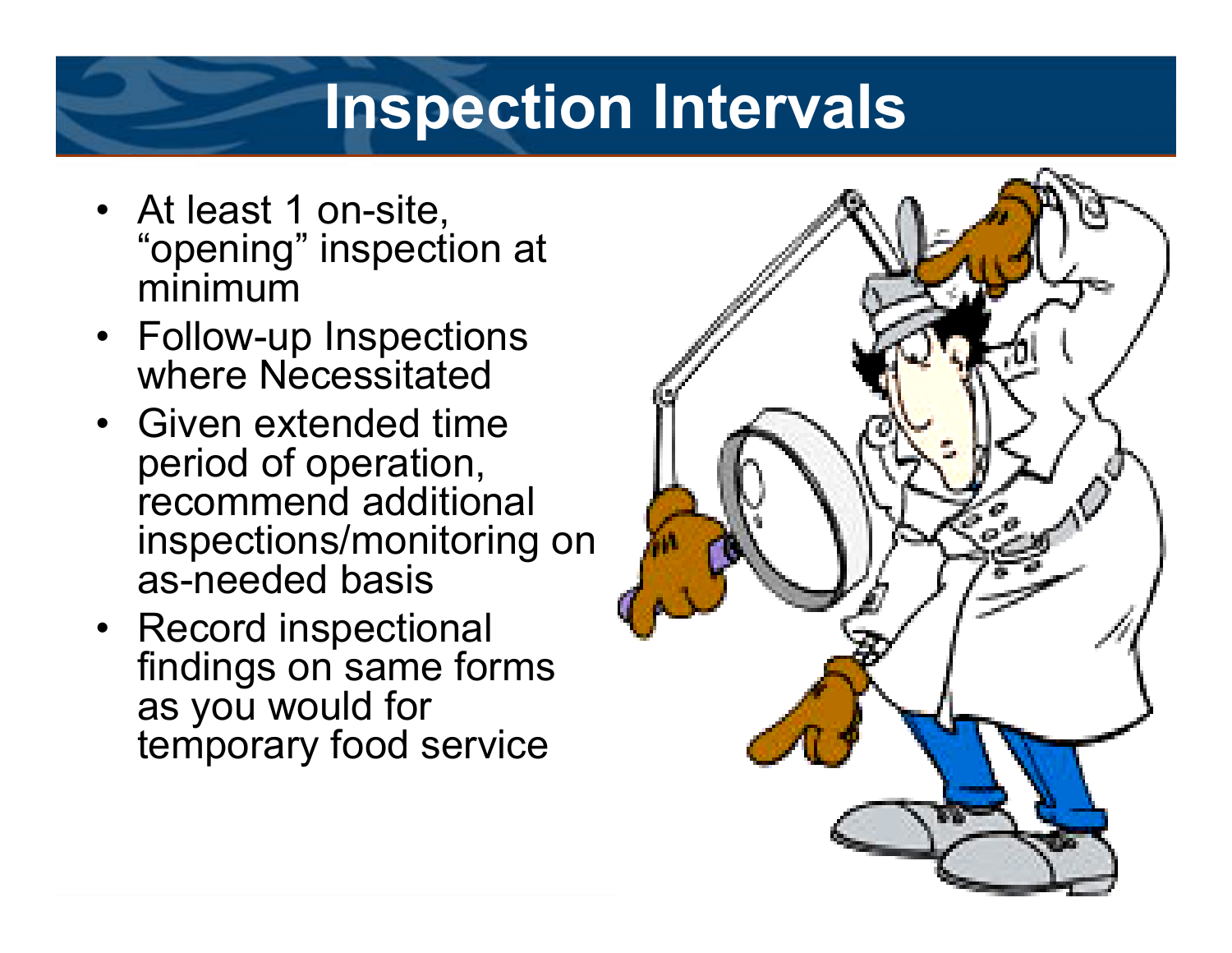#### **Law Formally Established Time Limit for "Temporary Food Service"**

- *Upon expiration of a temporary food service establishment permit, any subsequent permits SHALL NOT be issued to the same operator to operate at the same location until a period of thirty (30) days has elapsed.*
- • 30-day "waiting period" was previously administrative policy
- HB 120 Amendment to KRS 217 (Ky FD&C Act) made historical administrative policy law.

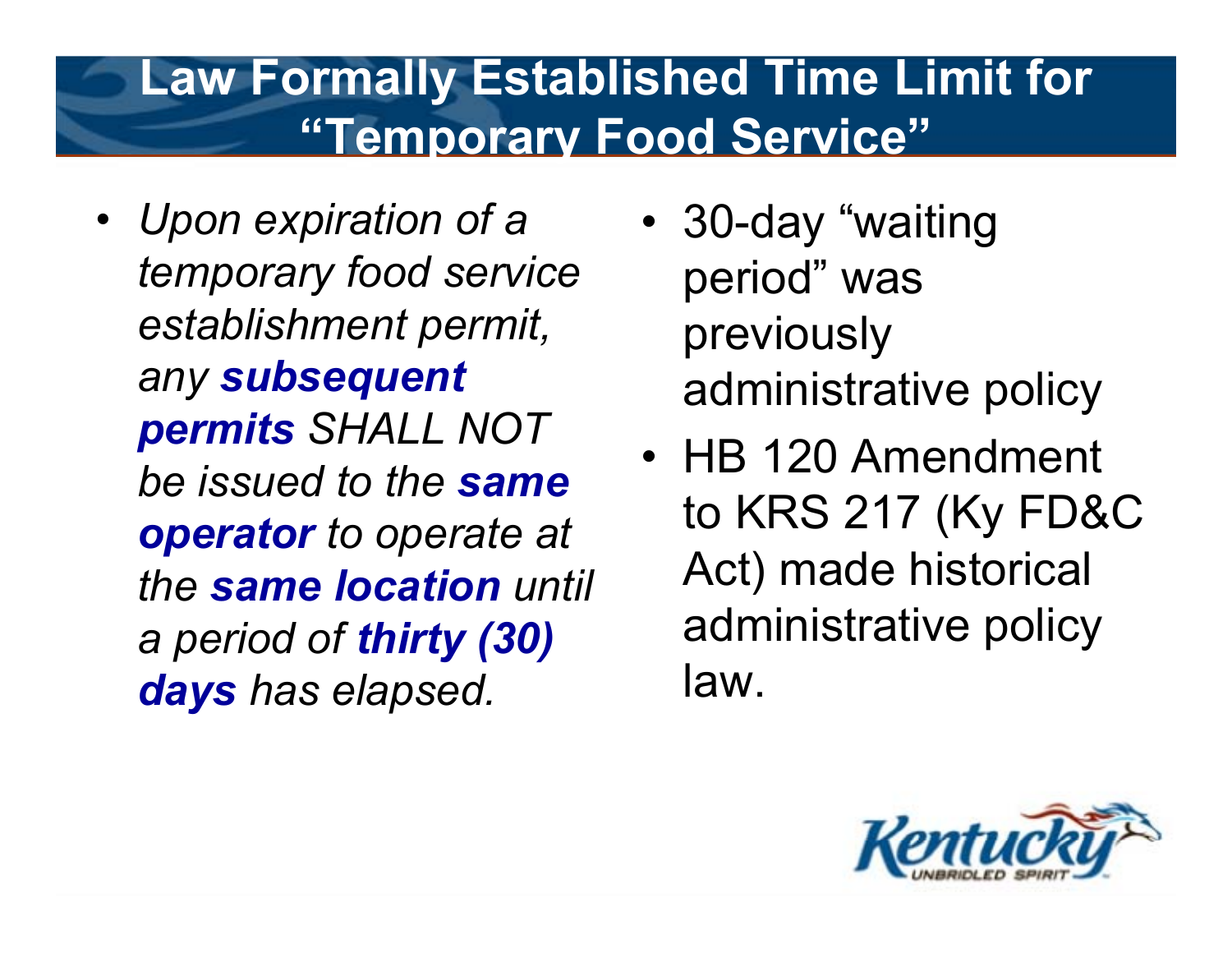## **Prohibition of Dual Permits for Same Location**

- *Permits shall not be issued to operate a temporary food service establishmentand a farmers market temporary food service establishmentsimultaneously at the same location and by the same owner.*
- Language prohibits an applicant from holding **both** a "farmers market temporary" and a "temporary food service" permit **at the same time** at the **same farmers' market location**
- Applicant must choose one or the other

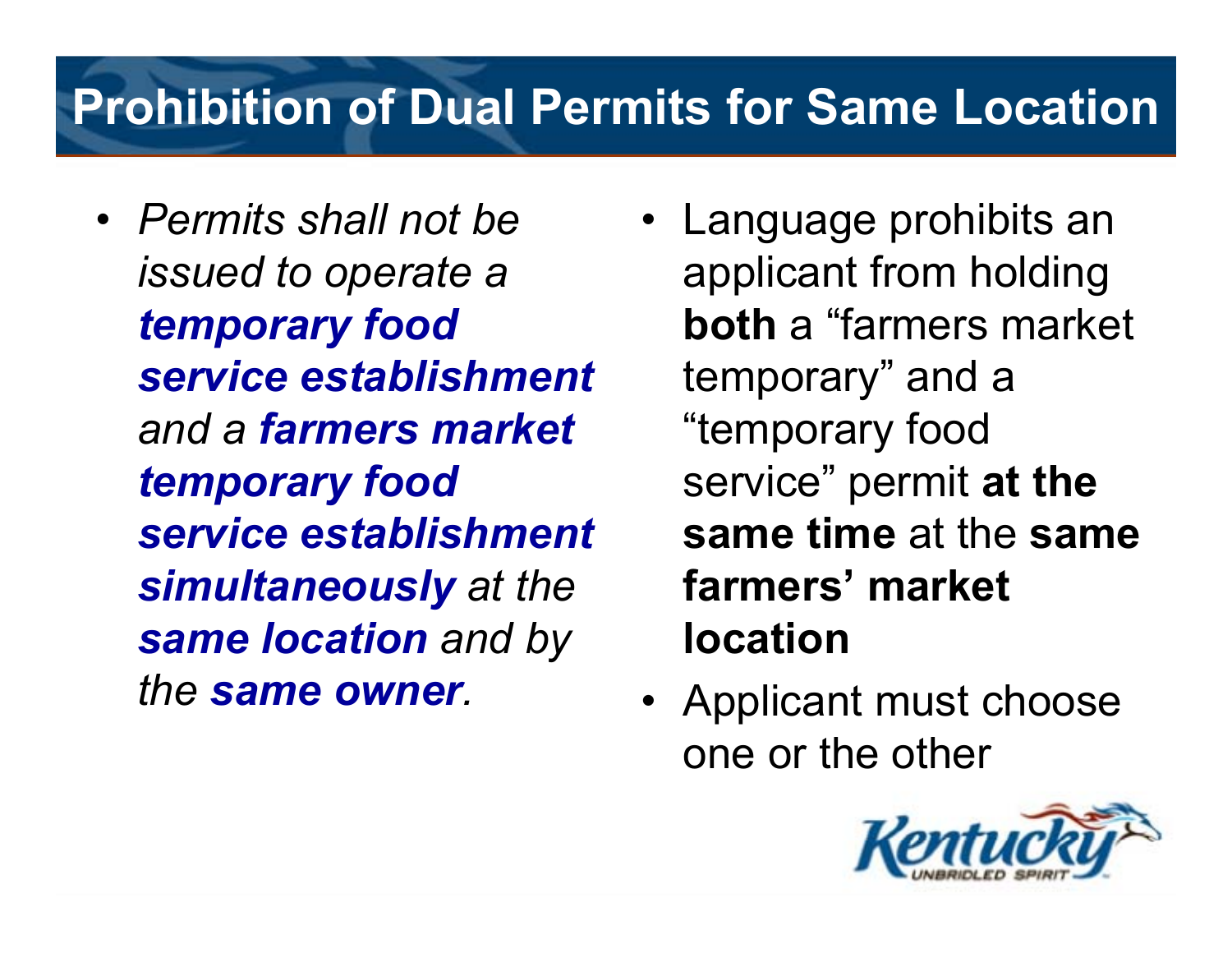## **30-Day Period Between Permits**

- *In all instances of permit issuance for either a temporary food service establishment permit or a farmers market temporary food service establishment permit, any subsequent permits shall not be issued until a period of thirty (30) days has elapsed.*
- • Language meant to curtail leap-frogging from one permit to another
- •Only one (1) **FMTFSEP** per calendar year
- •Means that when the **FMTFSEP** expires, an individual can then get a **TFSEP** at the same market, but must wait until after 30days
- •Can then go from **TFSEP** to **TFSEP** at the same location, but rules for **TFSEP** would then apply (i.e. 30-Days in between TFSEP issuance)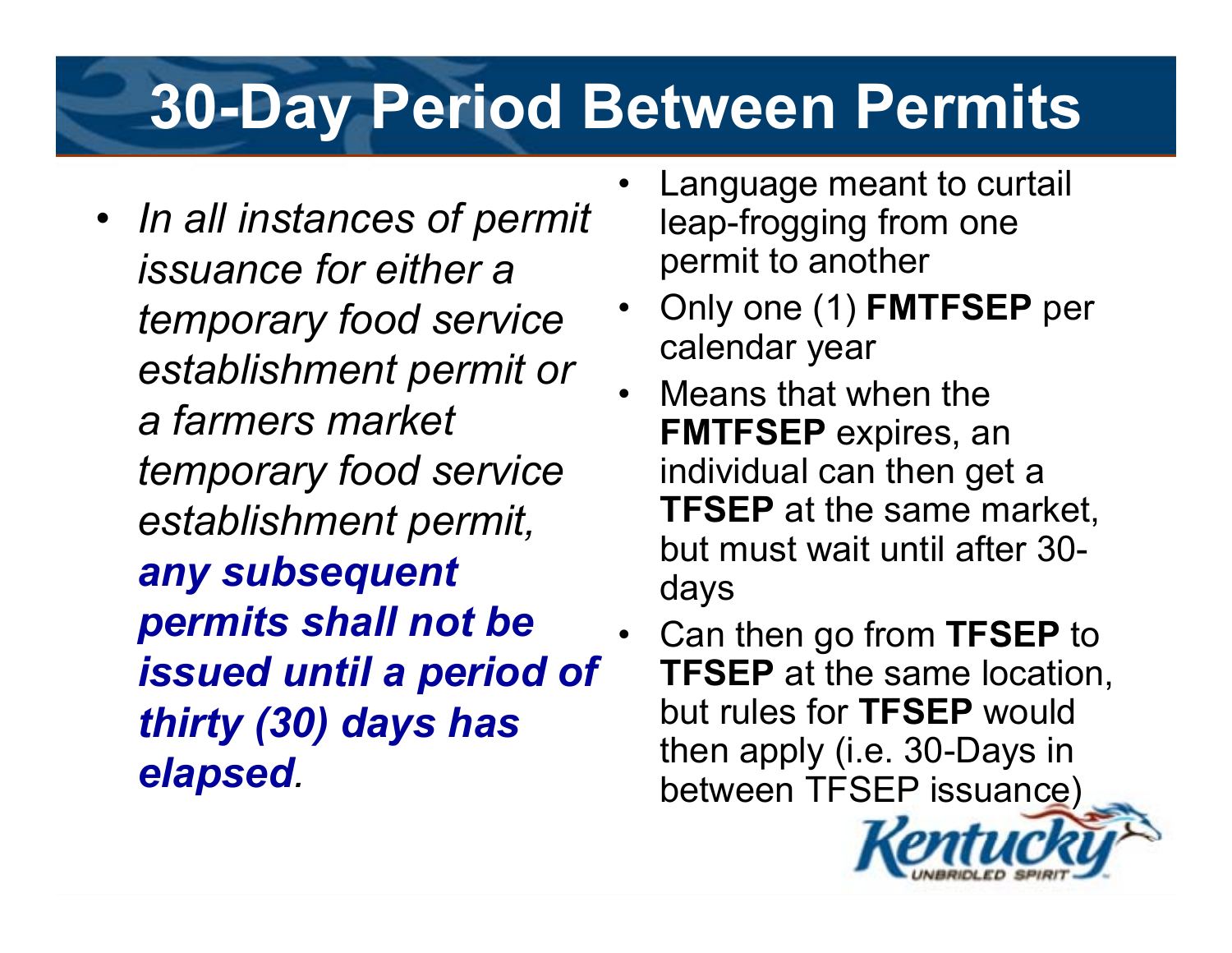#### **Farmers Market Temporary Food Service Permits: A Quick Re-cap:**



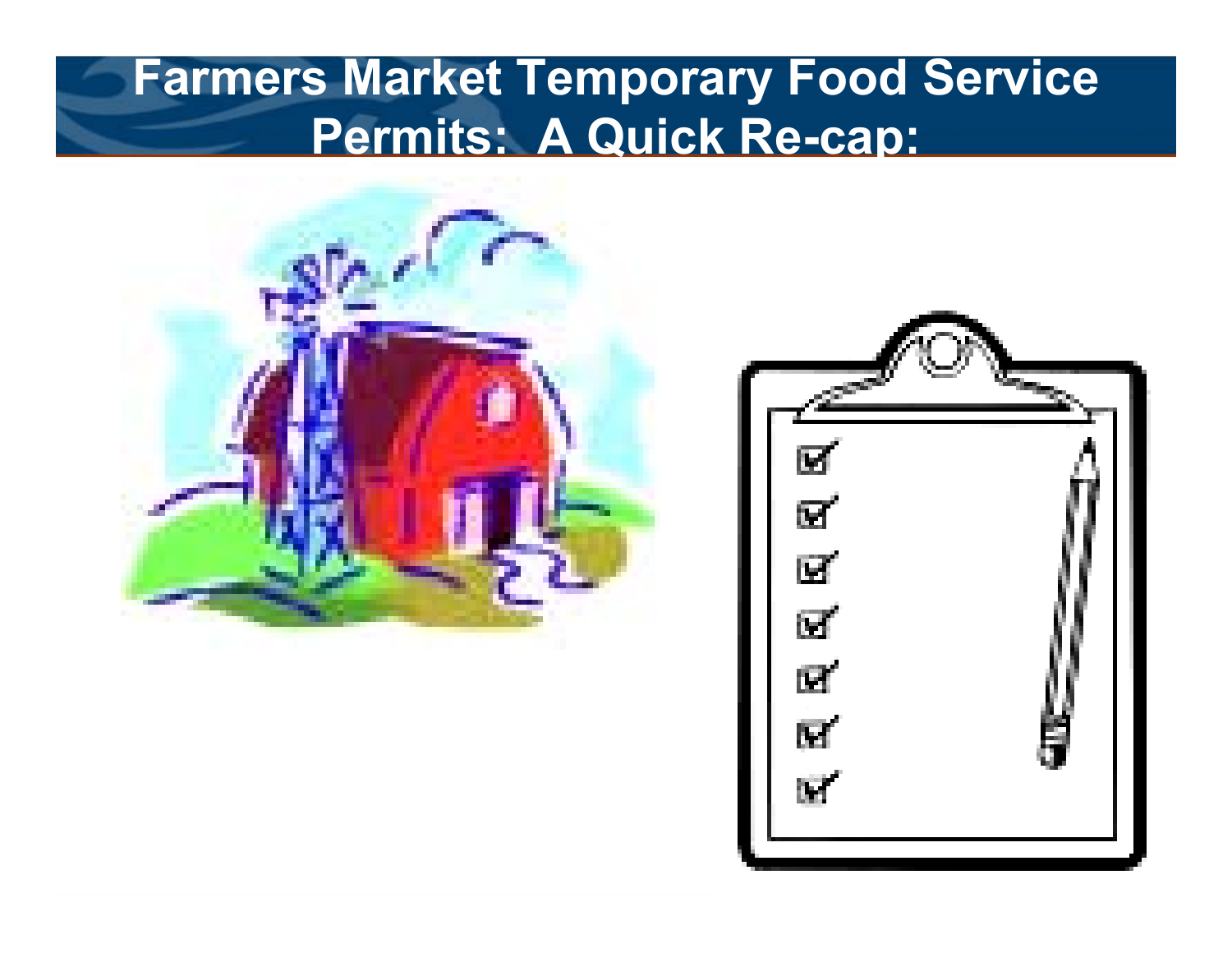# **DO NOT Issue FMTFSE Permit If:**

- Location is anywhere other than KDA registered farmers market (fair, festival, etc.)
- Applicant **IS NOT** a member of the Farmers Market
- •Farmers Market **IS NOT**Registered with Kentucky Department of Agriculture and Listed on its Website
- Applicant **CAN NOT** produce verification of successful completion of approved Food Safety certification/training
- • **Require Verification of All the Above**

•• Directory of KDA registered farmers markets can be found at:

http://www.kyagr.co m/marketing/farmma rket/directory.htm

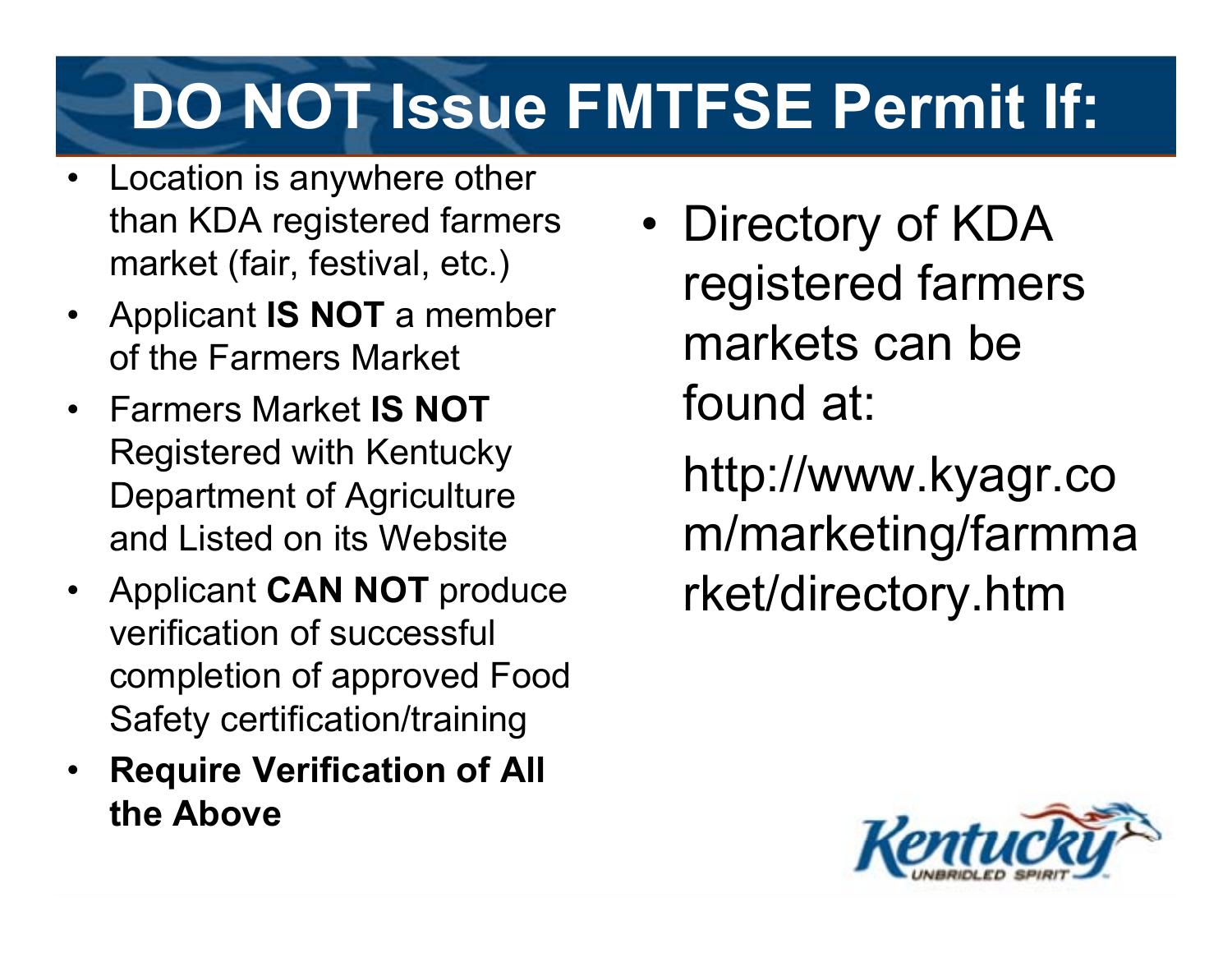## **FMTFSE Equipment, Fixture, Sanitation Requirements:**

- •• Same equipment, fixture, sanitation requirements as Temporary Food Service Establishment
- Main difference between the two types of temporary permits is the time limits.



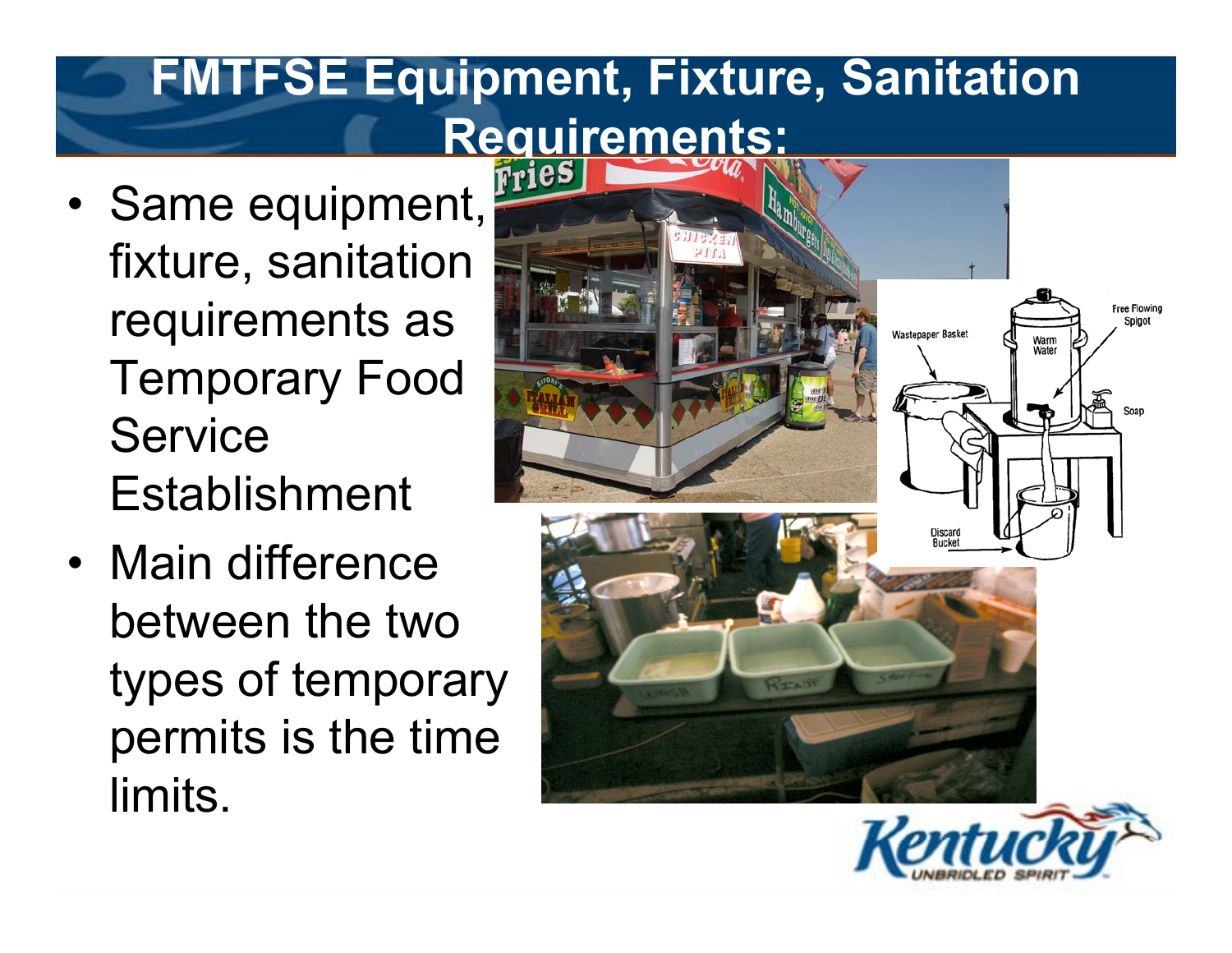#### **What Are "Approved Source" Foods for FMTFSE Permit?**

- "Approved Source" for FMTFSE Permit Means the Same as it does for Temporary Food Service, **PLUS**
- Vendor May Also Utilize Their Own Products Which are Manufactured in Compliance With **Home-based Processor** or **Home-based Microprocessor** rules



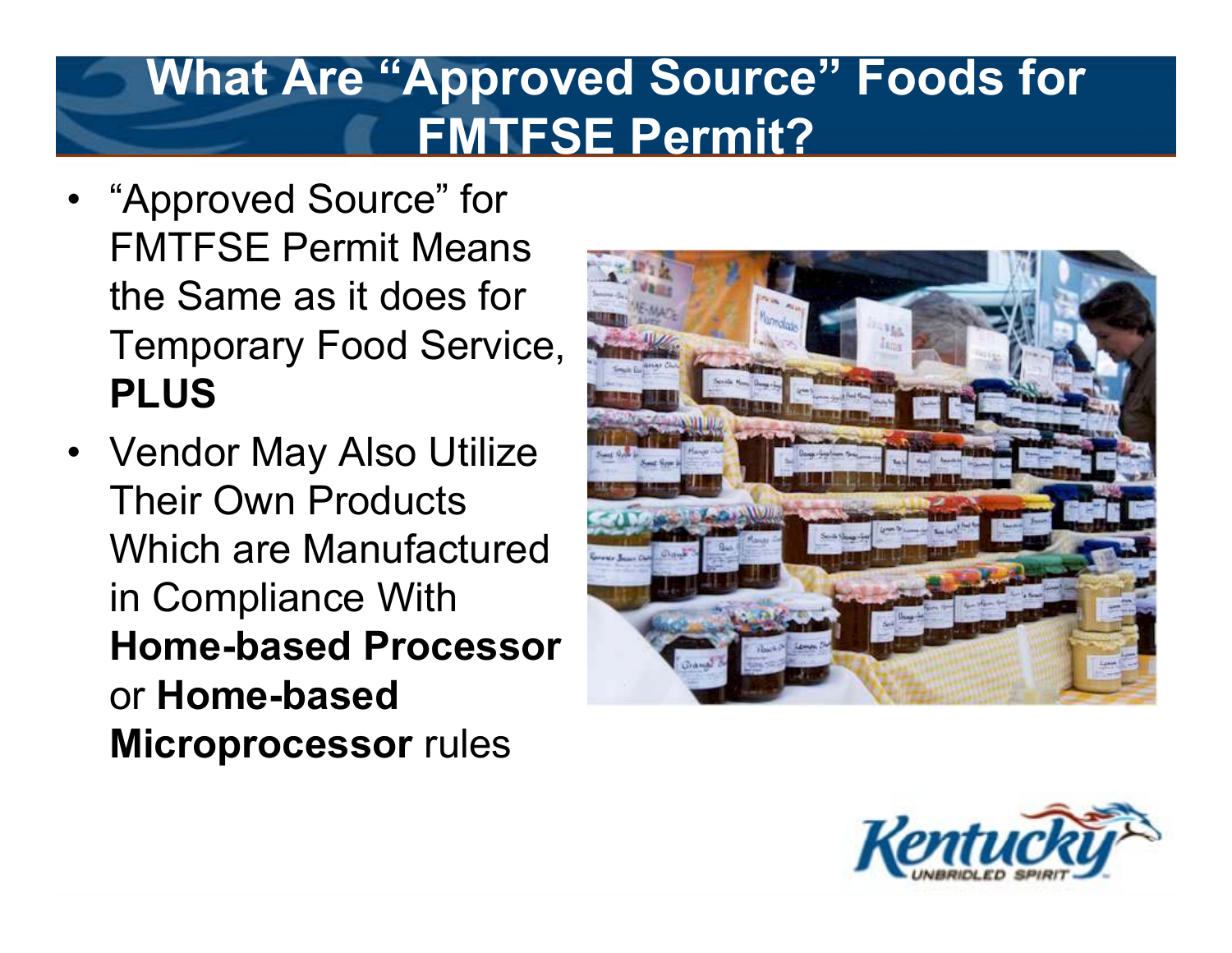## **What About "Kentucky Grown" Language?**

- Language Suggested by CFA to Promote Kentucky-Grown **Products**
- •DPH has Taken Stance that "Kentucky-Grown" versus Grown Out-of-State Not Considered a "Food Safety" Issue
- Inspections of FMTFSE, Just Like TFSE Inspections are to be **Geared Toward Food Safety & Sanitation**
- DPH Food Safety Stance is that We Will Defer to Each Individual Market or KDA to "Police" this Provision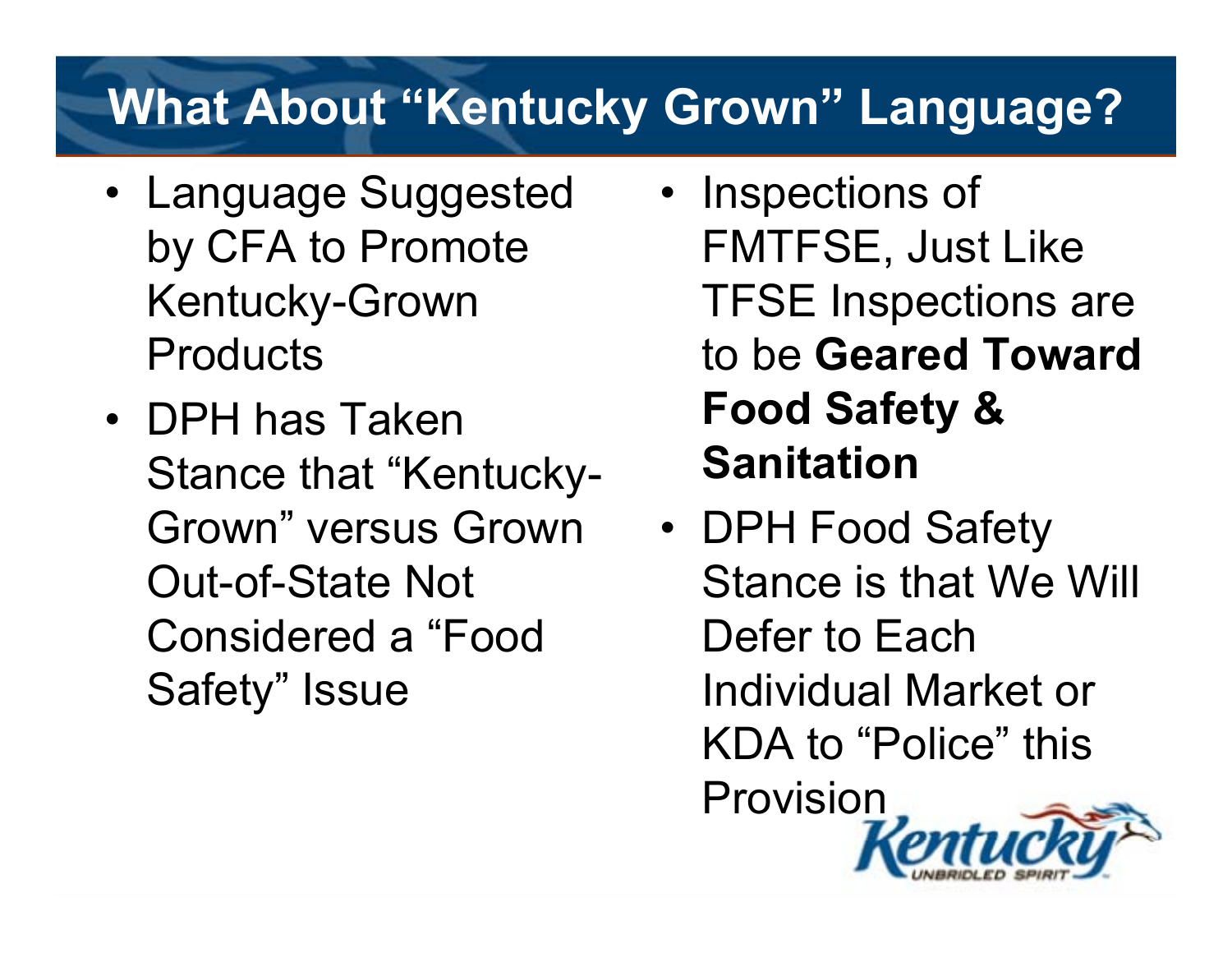## **FMTFSE Permit:**

- Only 1 FMTFSE permit per applicant, per approved farmers market location, per calendar year
- Law DOES NOT prohibit holding consecutive FMTFSE permits at separate approved farmers' market locations
- Each FMTFSE permit good for 2 days per week for up to 6 consecutive months in calendar year
- The 2-days of operation can vary by the week
- The "calendar year" clock starts ticking once the permit is issued

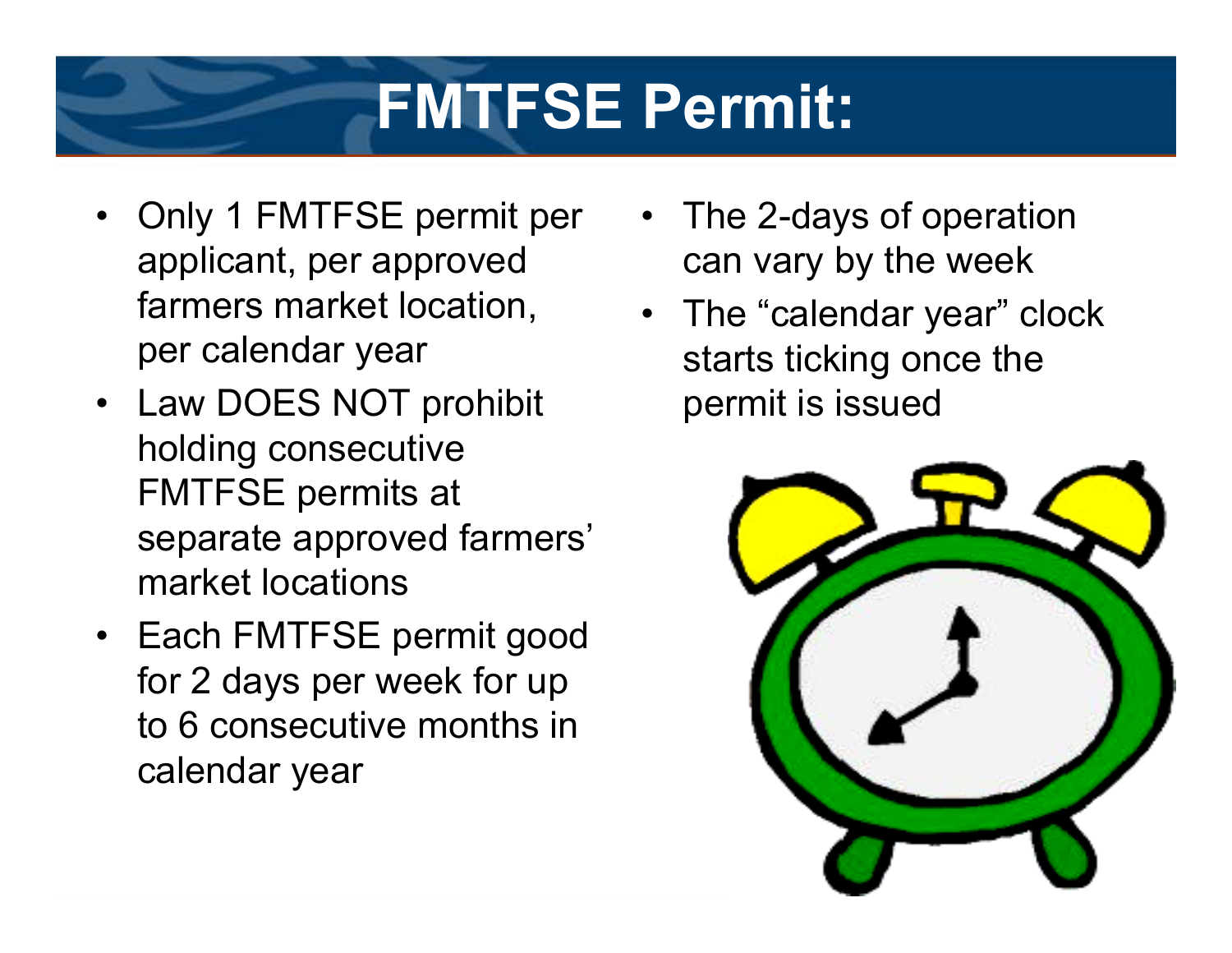## **Training/Certification Requirement Explained:**

#### **Approved Training, at present means**:

- ServSafe or other nationally recognized Food Manager training
- Local Health Department Food Manager training class
- Other DPH "approved" training
- LHDs are advised to issue FMTFSE permits if, at the time of application, applicant can produce verification of having attended "approved" training program **NOT LONGER** than **two years prior** to date of FMTFSE application